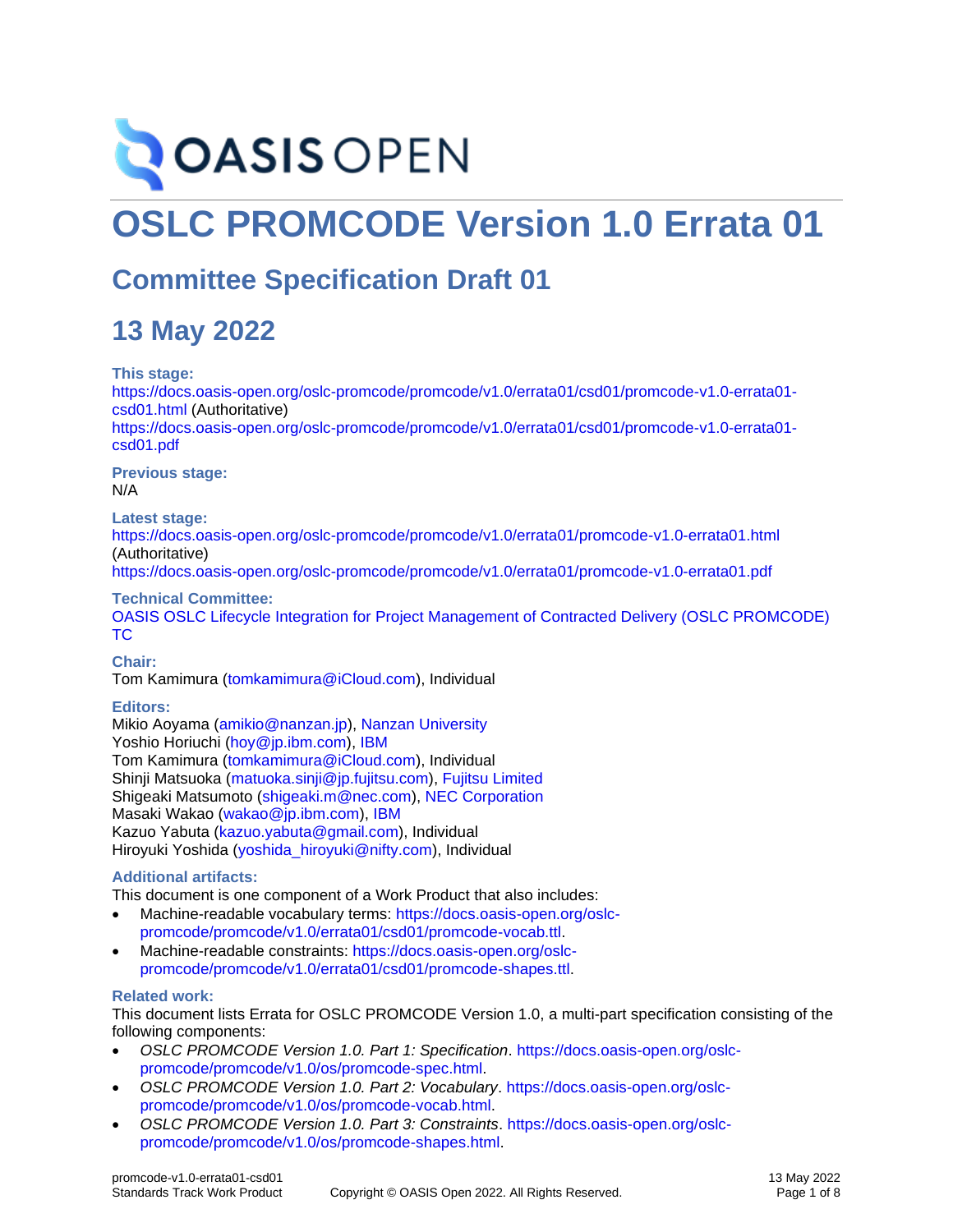- Machine-readable vocabulary terms: [https://docs.oasis-open.org/oslc](https://docs.oasis-open.org/oslc-promcode/promcode/v1.0/os/promcode-vocab.ttl)[promcode/promcode/v1.0/os/promcode-vocab.ttl.](https://docs.oasis-open.org/oslc-promcode/promcode/v1.0/os/promcode-vocab.ttl)
- Machine-readable constraints: [https://docs.oasis-open.org/oslc](https://docs.oasis-open.org/oslc-promcode/promcode/v1.0/os/promcode-shapes.ttl)[promcode/promcode/v1.0/os/promcode-shapes.ttl.](https://docs.oasis-open.org/oslc-promcode/promcode/v1.0/os/promcode-shapes.ttl)

#### **Abstract:**

This document provides Errata for the OASIS Standard *OSLC PROMCODE Version 1.0*.

There are no changes to the published documents (Part 1: Specification, Part 2: Vocabulary, and Part 3: Constraints). Changes have been made only to the two machine-readable "turtle" files (promcodevocab.ttl and promcode-shapes.ttl).

#### **Status:**

This document was last revised or approved by the OASIS OSLC Lifecycle Integration for Project Management of Contracted Delivery (OSLC PROMCODE) TC on the above date. The level of approval is also listed above. Check the "Latest stage" location noted above for possible later revisions of this document. Any other numbered Versions and other technical work produced by the Technical Committee (TC) are listed at [https://www.oasis-open.org/committees/tc\\_home.php?wg\\_abbrev=oslc](https://www.oasis-open.org/committees/tc_home.php?wg_abbrev=oslc-promcode#technical)[promcode#technical.](https://www.oasis-open.org/committees/tc_home.php?wg_abbrev=oslc-promcode#technical)

TC members should send comments on this document to the TC's email list. Others should send comments to the TC's public comment list, after subscribing to it by following the instructions at the ["Send](https://www.oasis-open.org/committees/comments/index.php?wg_abbrev=oslc-promcode)  [A Comment"](https://www.oasis-open.org/committees/comments/index.php?wg_abbrev=oslc-promcode) button on the TC's web page at [https://www.oasis-open.org/committees/oslc-promcode/.](https://www.oasis-open.org/committees/oslc-promcode/)

This document is provided under the [RF on Limited Terms](https://www.oasis-open.org/policies-guidelines/ipr/#RF-on-Limited-Mode) Mode of the [OASIS IPR Policy,](https://www.oasis-open.org/policies-guidelines/ipr/) the mode chosen when the Technical Committee was established. For information on whether any patents have been disclosed that may be essential to implementing this document, and any offers of patent licensing terms, please refer to the Intellectual Property Rights section of the TC's web page [\(https://www.oasis](https://www.oasis-open.org/committees/oslc-promcode/ipr.php)[open.org/committees/oslc-promcode/ipr.php\)](https://www.oasis-open.org/committees/oslc-promcode/ipr.php).

Note that any machine-readable content [\(Computer Language Definitions\)](https://www.oasis-open.org/policies-guidelines/tc-process-2017-05-26/#wpComponentsCompLang) declared Normative for this Work Product is provided in separate plain text files. In the event of a discrepancy between any such plain text file and display content in the Work Product's prose narrative document(s), the content in the separate plain text file prevails.

#### **Citation format:**

When referencing this document, the following citation format should be used:

#### **[OSLC-PROMCODE-v1.0-Errata01]**

*OSLC PROMCODE Version 1.0 Errata 01*. Edited by Mikio Aoyama, Yoshio Horiuchi, Tom Kamimura, Shinji Matsuoka, Shigeaki Matsumoto, Masaki Wakao, Kazuo Yabuta, and Hiroyuki Yoshida. 13 May 2022. OASIS Committee Specification Draft 01. [https://docs.oasis-open.org/oslc](https://docs.oasis-open.org/oslc-promcode/promcode/v1.0/errata01/csd01/promcode-v1.0-errata01-csd01.html)[promcode/promcode/v1.0/errata01/csd01/promcode-v1.0-errata01-csd01.html.](https://docs.oasis-open.org/oslc-promcode/promcode/v1.0/errata01/csd01/promcode-v1.0-errata01-csd01.html) Latest stage: [https://docs.oasis-open.org/oslc-promcode/promcode/v1.0/errata01/promcode-v1.0-errata01.html.](https://docs.oasis-open.org/oslc-promcode/promcode/v1.0/errata01/promcode-v1.0-errata01.html)

#### **Notices:**

Copyright © OASIS Open 2022. All Rights Reserved.

Distributed under the terms of the OASIS IPR Policy, [\[https://www.oasis-open.org/policies-guidelines/ipr/\]](https://www.oasis-open.org/policies-guidelines/ipr/). For complete copyright information please see the full Notices section in an Appendix below.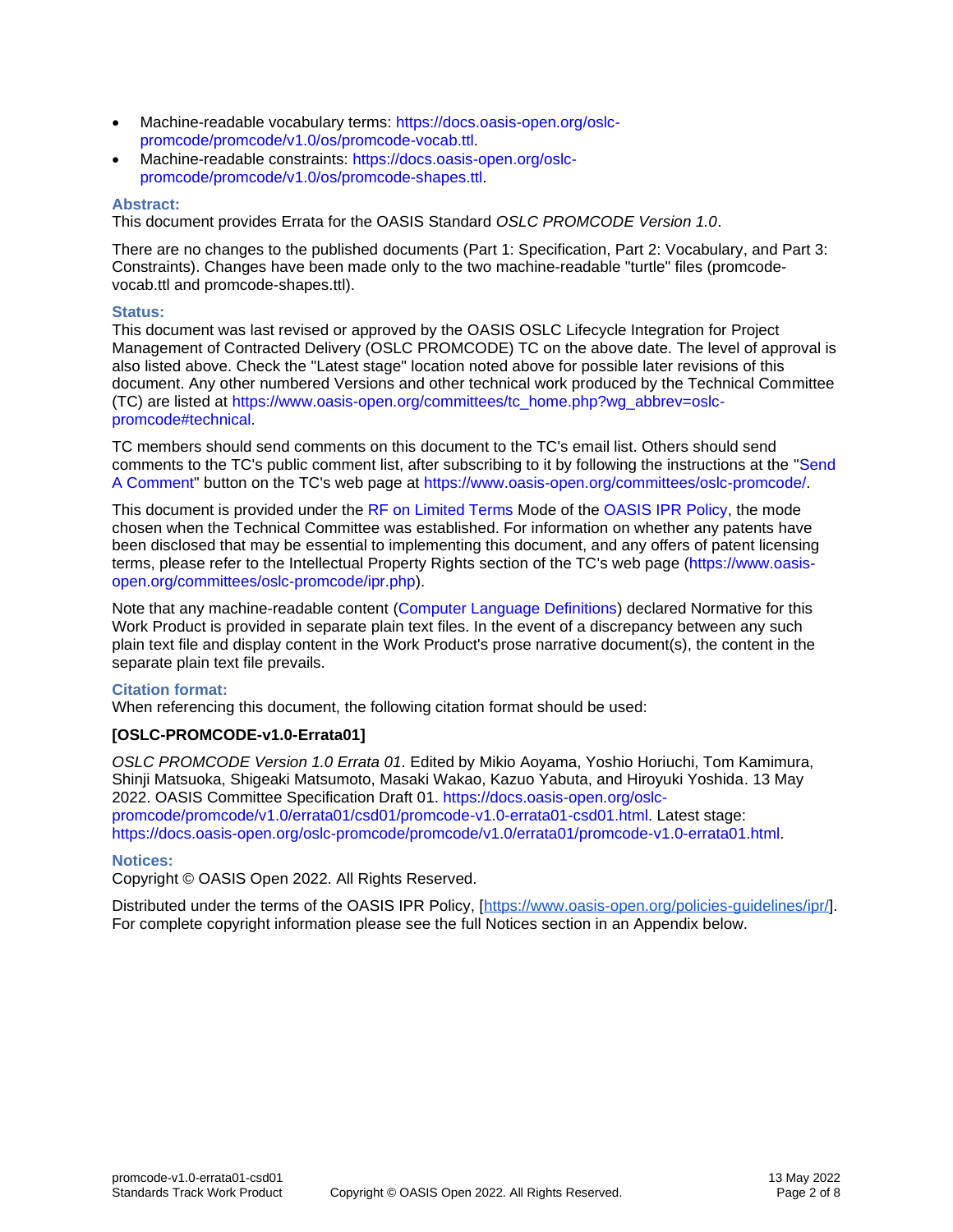# **Table of Contents**

| 1 |  |
|---|--|
|   |  |
|   |  |
|   |  |
|   |  |
|   |  |
|   |  |
|   |  |
|   |  |
|   |  |
|   |  |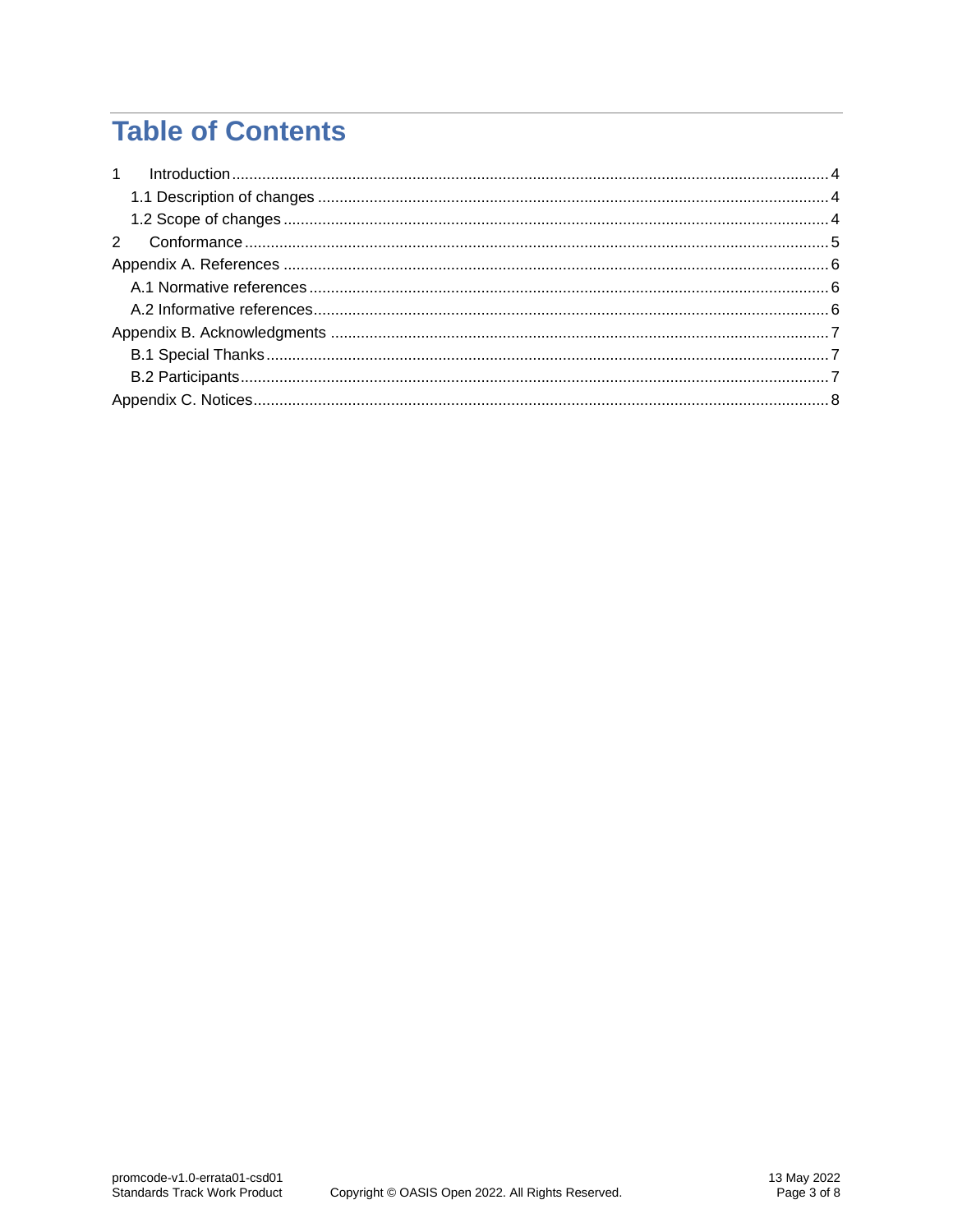## <span id="page-3-0"></span>**1 Introduction**

This document lists the approved changes to the OASIS Standard *OSLC PROMCODE Version 1.0* [\[OSLC-PROMCODE-v1.0-OS\],](#page-5-3) a multi-part specification consisting of the following components:

- *OSLC PROMCODE Version 1.0. Part 1: Specification*.
- *OSLC PROMCODE Version 1.0. Part 2: Vocabulary*.
- *OSLC PROMCODE Version 1.0. Part 3: Constraints*.
- Machine-readable vocabulary terms: promcode-vocab.ttl.
- Machine-readable constraints: promcode-shapes.ttl.

There are no changes to the published documents (Part 1: Specification, Part 2: Vocabulary, and Part 3: Constraints). Changes have been made only to the two machine-readable "turtle" files (promcodevocab.ttl and promcode-shapes.ttl).

### <span id="page-3-1"></span>**1.1 Description of changes**

After the PROMCODE specification was approved as OS, the members of the OSLC PROMCODE TC worked with OSLC Open Project team to include two machine-readable files (promcode-shapes.ttl and promcode-vocab.ttl) in their GitHub repository, as all such machine-readable files are made available from the OSLC Open Project. In doing so, we had to make a few editorial modifications to these files to meet the strict requirement of the OSLC Open Project.

Three kinds of modifications to the machine-readable files were needed:

- 1. Changes to the approved date, and the status of specification, from CS03 to OS.
- 2. Changes to some URLs to reference the specification documents in the official site of OASIS library.

3. Eliminating blank characters immediately before the end of string enclosed by "…". Also, eliminating a new line character within a string enclosed in "…". A tool to check the format, called Shape checker, produced a number of warnings without these modifications, and the OSLC Open Project required the warnings to be eliminated.

All the changes made are purely editorial and therefore non-material.

### <span id="page-3-2"></span>**1.2 Scope of changes**

The only approved changes are to the two machine-readable files, promcode-shapes.ttl and promcodevocab.ttl.

The corrected machine-readable files are linked in the section ["Additional artifacts"](#page-0-0) on the title page.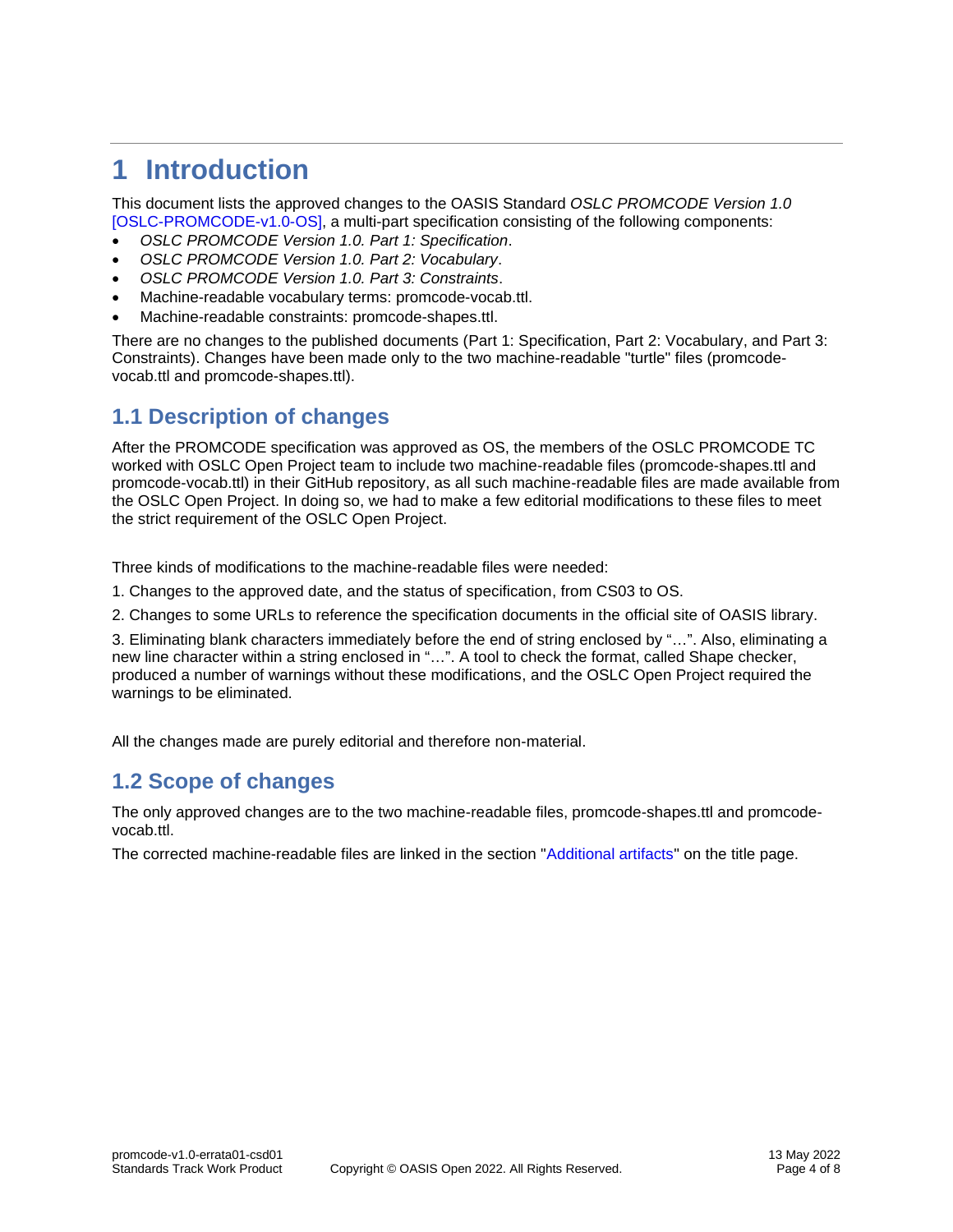### <span id="page-4-0"></span>**2 Conformance**

1. The conformance requirements stated in the OASIS Standard *OSLC PROMCODE Version 1.0* [\[OSLC-PROMCODE-v1.0-OS\]](#page-5-3) are not changed in any way by the publication of this Errata document.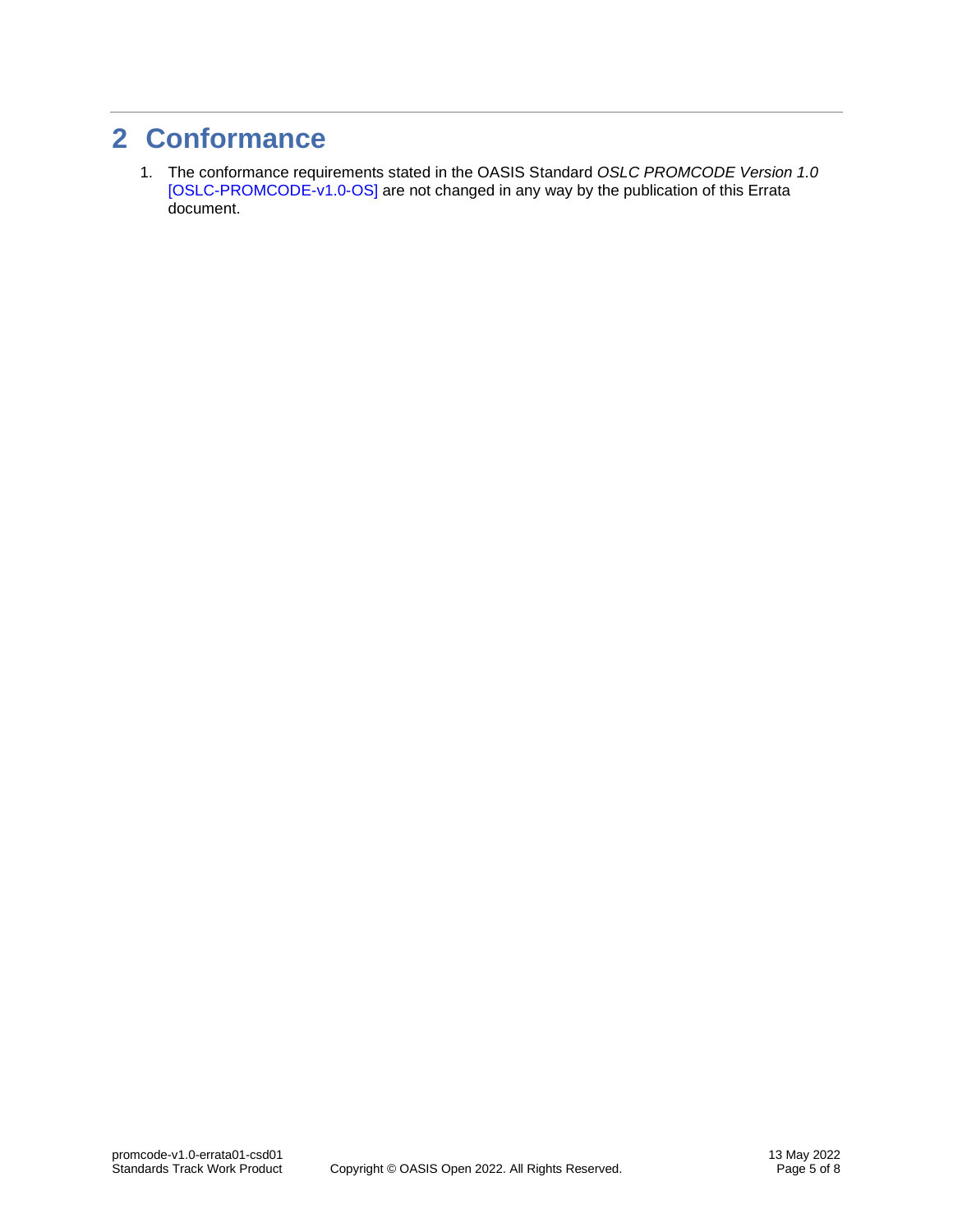# <span id="page-5-0"></span>**Appendix A. References**

### <span id="page-5-1"></span>**A.1 Normative references**

The following documents are referenced in such a way that some or all of their content constitutes requirements of this document.

### <span id="page-5-3"></span>**[OSLC-PROMCODE-v1.0-OS]**

*OSLC PROMCODE Version 1.0*. Edited by Mikio Aoyama, Yoshio Horiuchi, Tom Kamimura, Shinji Matsuoka, Shigeaki Matsumoto, Masaki Wakao, Kazuo Yabuta, and Hiroyuki Yoshida. 11 March 2022. OASIS Standard. A multi-part specification consisting of the following components:

- *OSLC PROMCODE Version 1.0. Part 1: Specification*. [https://docs.oasis-open.org/oslc](https://docs.oasis-open.org/oslc-promcode/promcode/v1.0/os/promcode-spec.html)[promcode/promcode/v1.0/os/promcode-spec.html.](https://docs.oasis-open.org/oslc-promcode/promcode/v1.0/os/promcode-spec.html)
- *OSLC PROMCODE Version 1.0. Part 2: Vocabulary*. [https://docs.oasis-open.org/oslc](https://docs.oasis-open.org/oslc-promcode/promcode/v1.0/os/promcode-vocab.html)[promcode/promcode/v1.0/os/promcode-vocab.html.](https://docs.oasis-open.org/oslc-promcode/promcode/v1.0/os/promcode-vocab.html)
- *OSLC PROMCODE Version 1.0. Part 3: Constraints*. [https://docs.oasis-open.org/oslc](https://docs.oasis-open.org/oslc-promcode/promcode/v1.0/os/promcode-shapes.html)[promcode/promcode/v1.0/os/promcode-shapes.html.](https://docs.oasis-open.org/oslc-promcode/promcode/v1.0/os/promcode-shapes.html)
- Machine-readable vocabulary terms: [https://docs.oasis-open.org/oslc](https://docs.oasis-open.org/oslc-promcode/promcode/v1.0/os/promcode-vocab.ttl)[promcode/promcode/v1.0/os/promcode-vocab.ttl.](https://docs.oasis-open.org/oslc-promcode/promcode/v1.0/os/promcode-vocab.ttl)
- Machine-readable constraints: [https://docs.oasis-open.org/oslc](https://docs.oasis-open.org/oslc-promcode/promcode/v1.0/os/promcode-shapes.ttl)[promcode/promcode/v1.0/os/promcode-shapes.ttl.](https://docs.oasis-open.org/oslc-promcode/promcode/v1.0/os/promcode-shapes.ttl)

### <span id="page-5-2"></span>**A.2 Informative references**

### <span id="page-5-4"></span>**[PROMCODE13]**

PROMCODE (PROject Management of COntracted Delivery), Interface Specification, Version 1. <http://www.promcode.org/>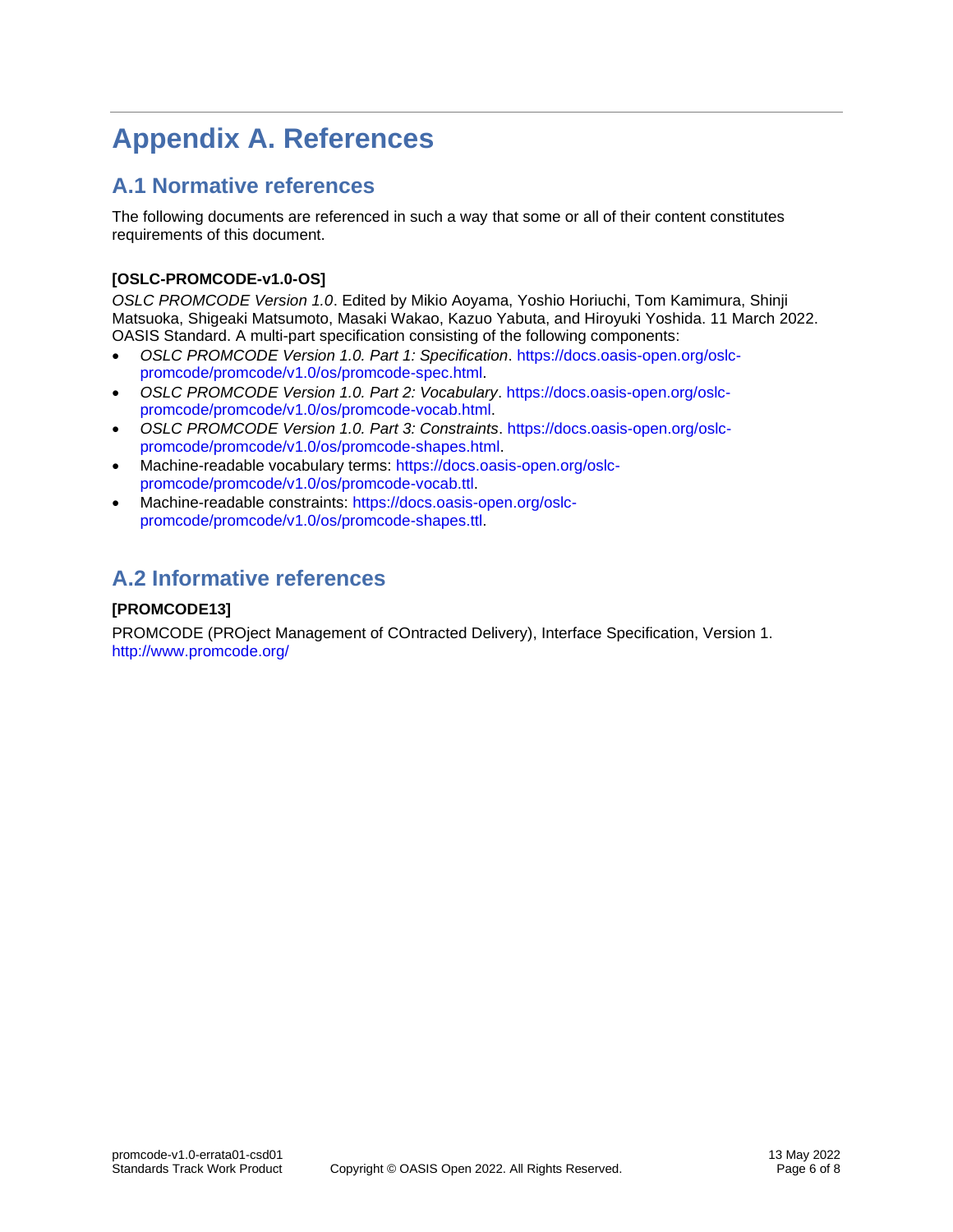# <span id="page-6-0"></span>**Appendix B. Acknowledgments**

### <span id="page-6-1"></span>**B.1 Special Thanks**

The PROMCODE TC would like to thank the members of the PROMCODE Consortium [\[PROMCODE13\]](#page-5-4) for their work that became a precursor to the current work. The TC would also like to thank Prof. Mikio Aoyama of Nanzan University who served as the Chair of the TC from March of 2014 to May of 2021. His leadership, dedication and broad experience with project management played a major role in shaping the content of the specification. The TC would also like to thank Nanzan University for their support of the OASIS PROMCODE activity. Finally, thanks by the TC also go to Arthur Ryman and Kazuhiko Funakoshi who helped in creating technical content at an early stage of the project.

### <span id="page-6-2"></span>**B.2 Participants**

The following individuals were members of the OSLC PROMCODE Technical Committee during the creation of this document and their contributions are gratefully acknowledged:

Amsden, Mr. James - IBM Horiuchi, Mr. Yoshio - IBM Kamimura, Dr. Tom - Individual Kobayashi, Mr. Shigenori - NEC Corporation LaRochelle, Mr. Robert - IBM Matsumoto, Mr. Shigeaki - NEC Corporation Matsuoka, Mr. Shinji - Fujitsu Limited Speicher, Steve - IBM Wakao, Mr. Masaki - IBM Watanabe, Mr. Takeshi - IBM Yabuta, Mr. Kazuo - Individual Yoshida, Dr. Hiroyuki - Individual